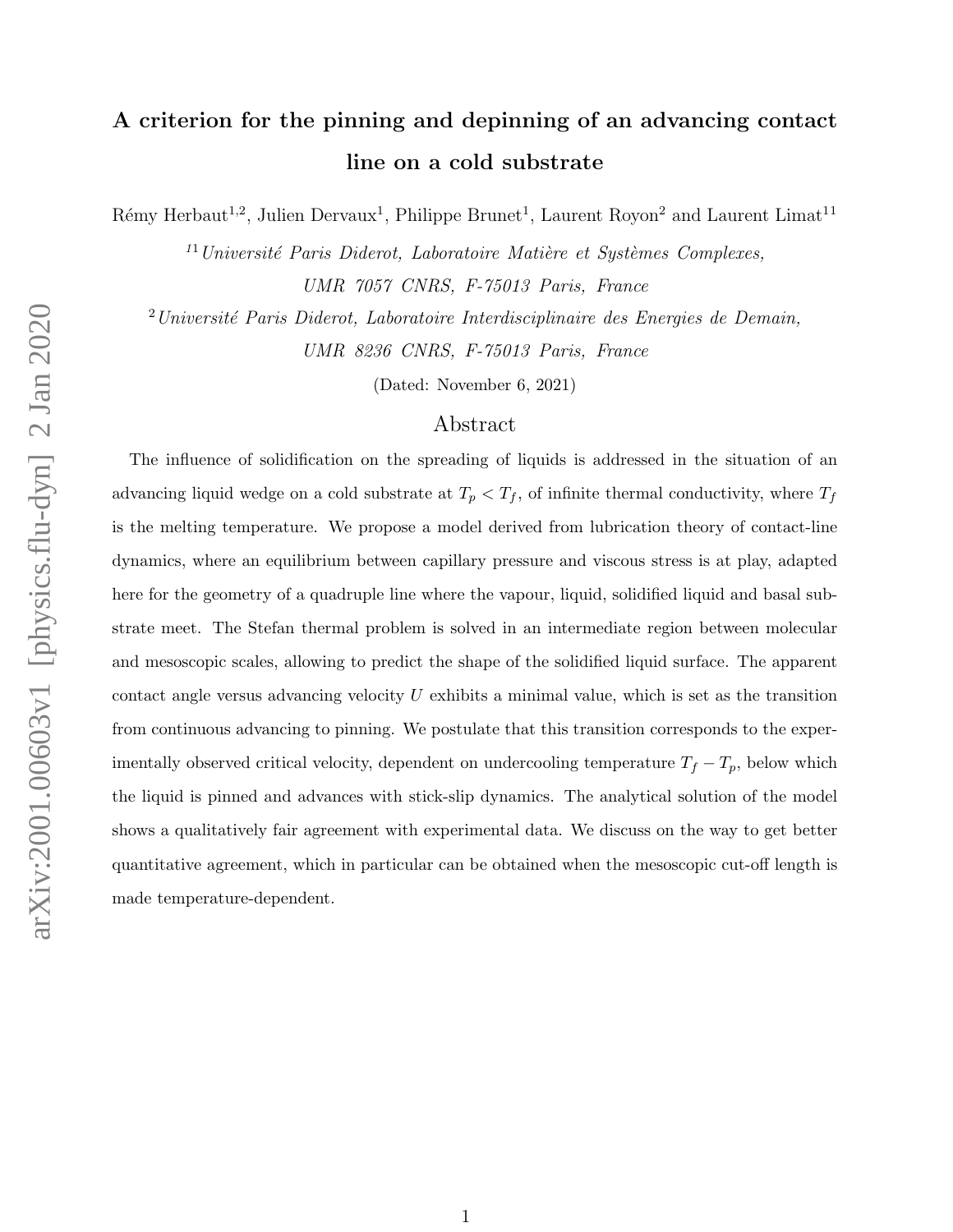# 1. INTRODUCTION

Contact line dynamics is still a challenging problem motivating many studies. The multiscale nature of the problem, the existence of several conflicting models, combined with the difficulty to obtain exhaustive and reproducible data has left this problem still opened [\[1](#page-17-0)[–3\]](#page-17-1). Of special difficulty is the case in which the contact line motion is combined with some phase change, as for instance evaporation/condensation of the liquid [\[4–](#page-17-2)[7\]](#page-17-3), colloids or particle deposition [\[8–](#page-17-4)[11\]](#page-17-5), or solidification of a liquid moving on a cold substrate [\[12](#page-17-6)[–17\]](#page-18-0). In this last case, as well as in that of colloid deposition [\[8\]](#page-17-4), it is well known that the continuous advancing or receding of a contact line can be interrupted when one reduces the velocity U, reaching some threshold  $U_c$  for contact line pinning [\[16\]](#page-18-1), below which stick-slip behaviour can be observed as well [\[14,](#page-18-2) [17\]](#page-18-0). Understanding these phenomena is of crucial importance for several applications, including 3D printing [\[18\]](#page-18-3), or aircraft icing [\[19\]](#page-18-4).

To account for this transition, models are still lacking. Schiaffino and Sonin [\[12,](#page-17-6) [13,](#page-17-7) [16\]](#page-18-1) developed what can be understood as a "four phases" contact line model (substrate, air, liquid, solidified liquid) that they carried out numerically. Their peculiar situation was that of a thin liquid layer, fed from successive impacting droplets, and spreading on an already frozen solid base formed on the cold substrate. A difficulty that they noticed is that, just as the same way as the evaporation rate for colloid deposition ("coffee stain" problem) [\[20,](#page-18-5) [21\]](#page-18-6), a divergence of heat flux appears near the contact line, which should similarly imply a divergence of solid freezing rate. The liquid layer flowing above the basal solid deposit then should freeze much faster than the characteristic time of the flow. This singularity has led the authors to introduce a mesoscopic cut-off length in the micron range, of yet unknown origin. In view of these problems, Tavakoli et al. [\[14\]](#page-18-2) postulated a different structure for the solid/liquid interface. In this quasi-static approach, the interface should coincide with an isotherm and would intersect the liquid/air interface with a right angle based on the assumption that the thermal flux is negligible within the vapour phase [\[22\]](#page-18-7). The equilibrium is supposed to be broken when the total volume deposited remains below some threshold. The agreement with experiments is fair, but the threshold volume is an unknown parameter that is empirically adjusted. Furthermore, the question of how the liquid flows at higher velocitiy remains elusive and unspecified in this approach. Another way to tackle the problem has been proposed by de Ruiter *et al.* [\[15\]](#page-18-8), and consists in admitting some lag in solidification, denoted as kinetic undercooling, that depends on the contact line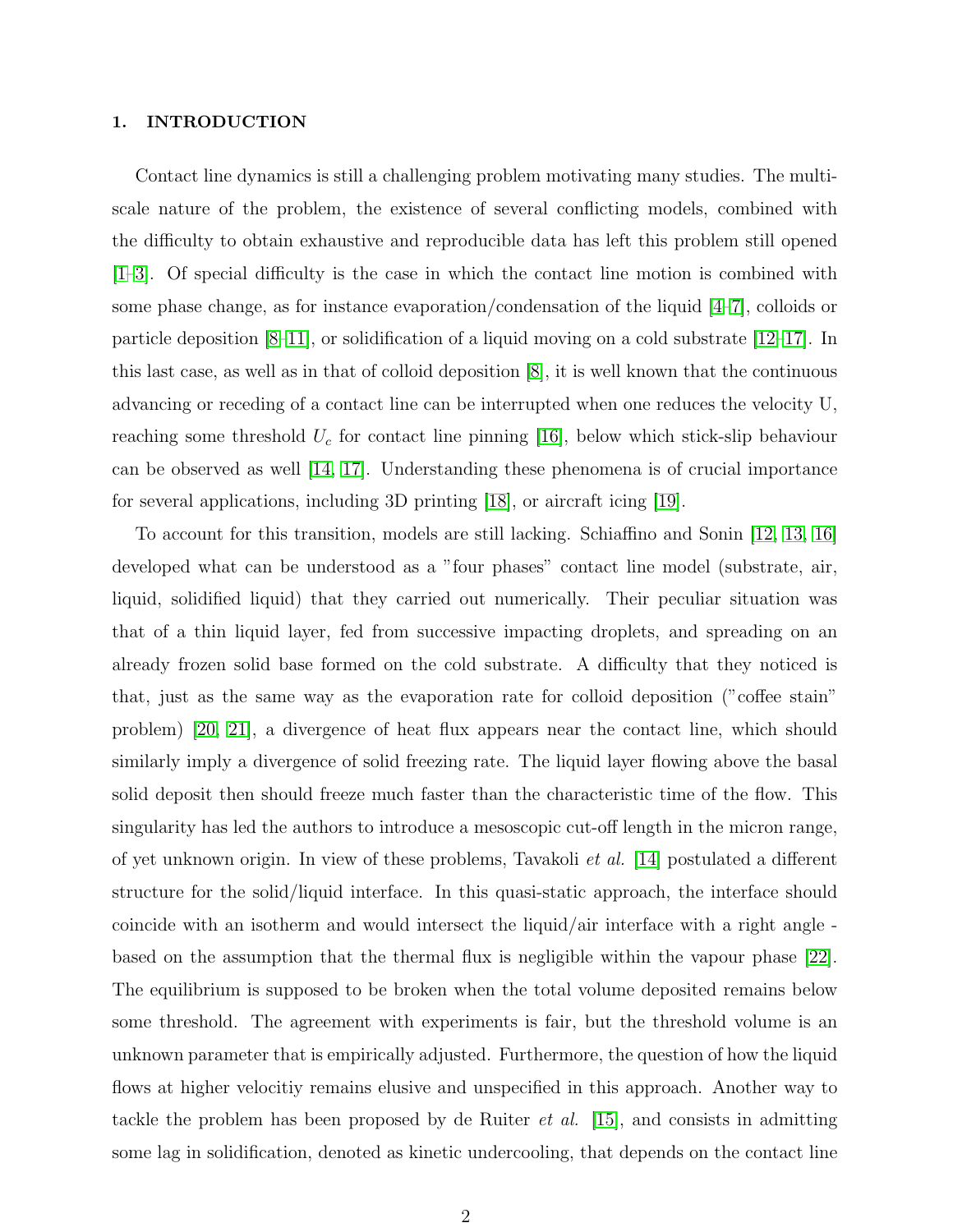velocity. This leads to a critical temperature near the contact line below which the liquid locally freezes, leading to the arrest of the spreading, in agreement with experiments. This feature was also reproduced with thermoresponsive polymer solutions [\[23\]](#page-18-9) on hot substrates. Let us note that the experiments did not exhibit stick-slip dynamics, as the liquid was not continuously forced to spread on the substrate [\[15\]](#page-18-8). Another difficulty of the subject is that a simple model is lacking that could help for semi-quantitative analysis or simple calculations, in a way similar to a model of advancing contact-line or "a la Voinov", i.e. a hydrodynamics framework in the lubrication approximation [\[24\]](#page-18-10).

In the present paper, we aim to build such a framework while trying to reconcile the three approaches reminded above. We consider a four phases contact line advancing on a cold plate of infinite thermal conductivity (see Fig. [1\)](#page-4-0). The angles  $\theta_s(x)$  and  $\theta_L(x)$  respectively stand for the angle formed by the solid with the substrate and by the liquid/air interface with the horizontal. These two angles are expected to (slowly) depend on the horizontal coordinate x. We assume total wetting conditions of the liquid on the solid phase  $(\theta_e = \theta_L - \theta_s = 0$ for  $U=0$ ), and interfaces with small slope so that lubrication approximation can be applied. We assume that at a certain mesoscopic scale, thereafter denoted as  $b$ , there is a crossover between the first two aforementioned approches and we develop a simple model deduced from Voinov's theory [\[24\]](#page-18-10), completed with a Stefan kinetic condition at the solid/liquid front. The microscopic length scale is quantified by the cut-off length  $a$ , and shall be considered as the molecular size.

We first describe the equations of the model (section II.1), then we show the main predictive plots (section II.2), and finally we discuss on the limitations of the model, the physical meaning of the cut-off length b and the importance of its adjustment, to finally conclude on the prospectives.

# 2. A QUADRUPLE DYNAMICAL CONTACT-LINE

Let us consider a liquid wedge (density  $\rho$ , viscosity  $\eta$  and surface tension  $\gamma$ ) in contact with a substrate of temperature  $T_p$  smaller than the melting temperature  $T_f$ , so that liquid is partially frozen along the contact area with the substrate. We focus on the vicinity of the contact-line, hence in a typical situation of a moving sessile drop or a climbing meniscus. For sake of simplicity, we adopt here a two-dimensional (2D) geometry.

We assume that the liquid and solid wedges, of angles respectively equal to  $\theta_L - \theta_s$  and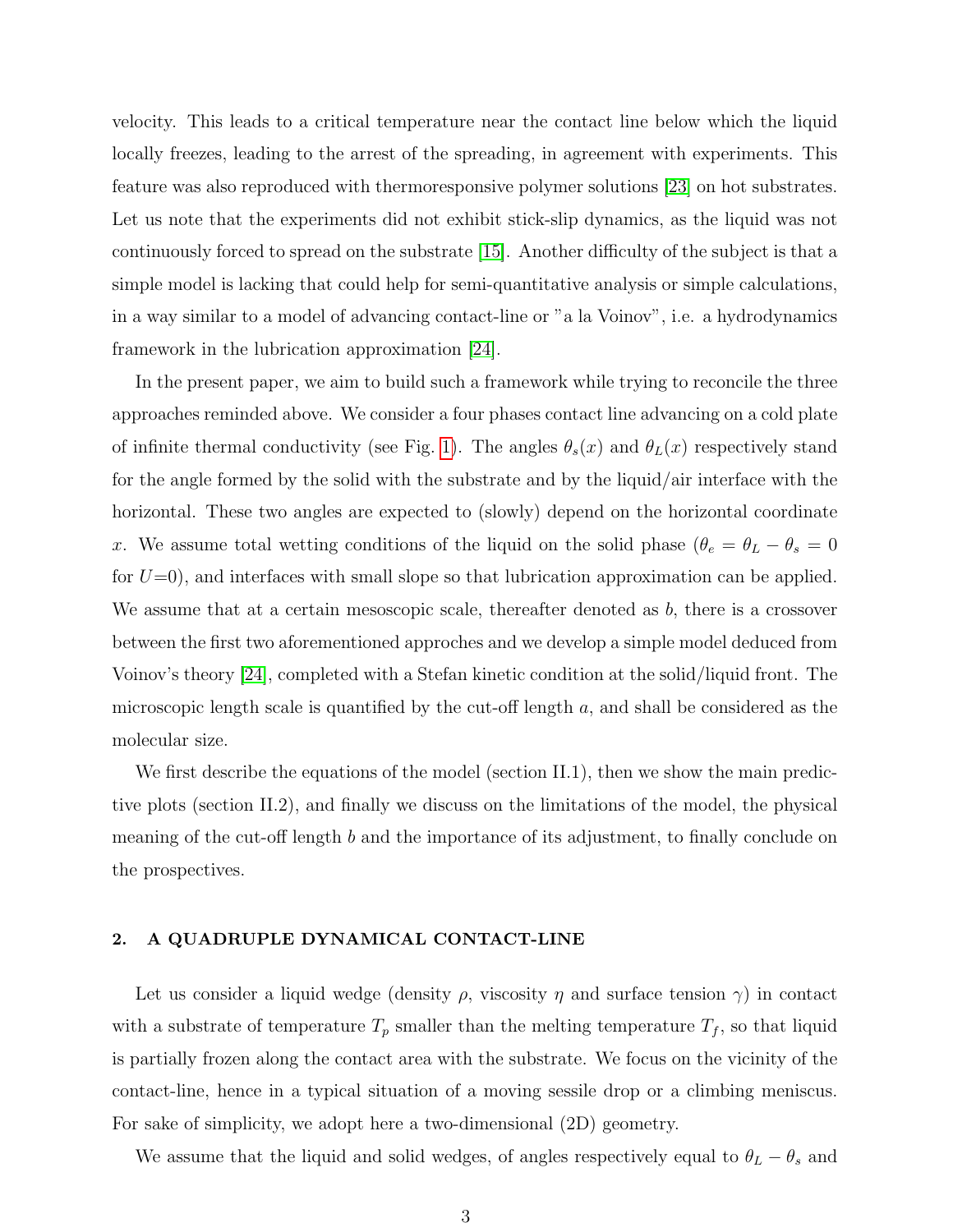$\theta_s$ , are in contact with each other and form altogether an apparent contact angle  $\theta_L$  with the substrate, which holds until the nanometric scale, see Fig. [1.](#page-4-0) Let us assume a steady situation where both wedges advance at the same velocity  $U$  with respect to the substrate. This condition of steadiness will impose a relationship between the line velocity and the liquid-solid front dynamics.

We also assume total wetting condition  $(\theta_e=0$  for  $U=0)$  and a steady advancing contactline, i.e. U remains constant and positive. As set in Fig. [1,](#page-4-0) the solid/liquid wedge is divided into three distinct domains :

- a nanometer-scale region  $(x < a)$  of molecular size,

- an intermediate mesoscopic region  $(a < x < b)$  defining the quadruple contact line where the free-surface, the liquid/solid and the solid/substrate interfaces co-exist and where viscous shear stress develops,

- a macroscopic quasi-static region  $(x > b)$  where the solidification front is ruled by the isotherm  $T = T_f$  in the liquid bulk.

The substrate temperature is kept constant at  $T_p < T_f$ , supposed to be uniform, an assumption which is valid if its thermal conductivity  $\kappa_P$  is large enough. The approach of dynamical contact-lines proposed within the intermediate region is inspired from Voinov hydrodynamic model [\[24\]](#page-18-10).

# 2.1. Model of contact line dynamics a la Voinov with solidification

### 2.1.1. Voinov model in the intermediate region

Shear stress coupled to capillary forces at the contact-line induces what is commonly denoted as viscous bending, a framework classically used to predict the dynamics of triple contact lines in the hydrodynamics context [\[1,](#page-17-0) [2,](#page-17-8) [24\]](#page-18-10). This viscous shear has no reason to be uniform within the whole wedge and generally depends on  $x \mid 1, 2$ . Hence, the curvature of the free-surface and that of the liquid/solid interface are supposedly nonzero and taken into account.

The liquid region forms an angle  $\theta_L - \theta_s$  advancing with the solid front. For a situation like the one depicted in Fig. [1](#page-4-0) be possible in a steady state  $(U=cte)$ , it is assumed that the liquid free-surface and liquid/solid interface advance at the same velocity  $U$  (that of the quadruple line), and that the interface adopts a steady shape in the moving frame. This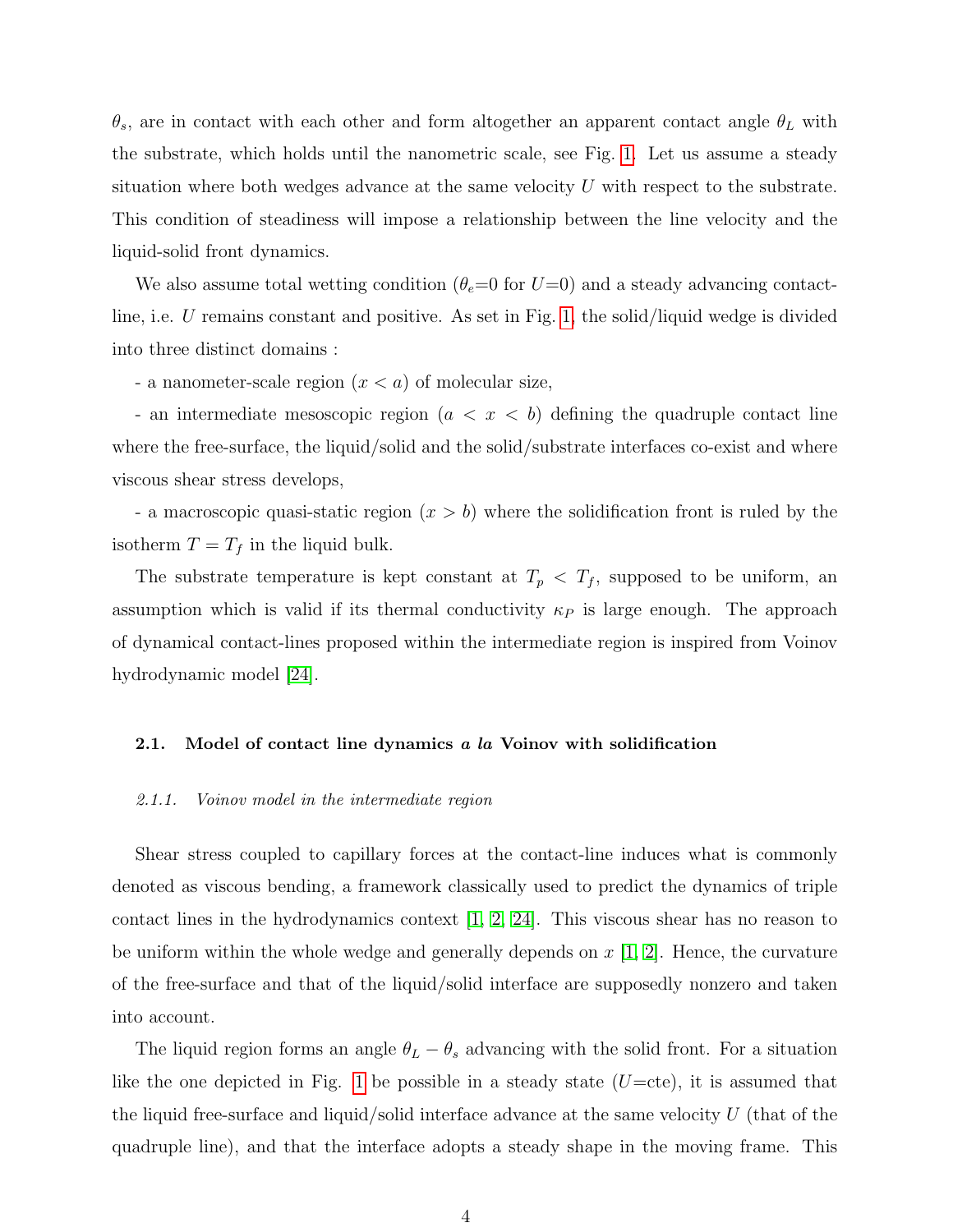

<span id="page-4-0"></span>Figure 1: Sketch of the quadruple line geometry, combining Schiaffino & Sonin's [\[12,](#page-17-6) [13,](#page-17-7) [16\]](#page-18-1) and Tavakoli et al.'s [\[14\]](#page-18-2) approaches. Let us note that the curvature of the free-surface, due to viscous bending, is of opposite sign to the curvature of the solid-liquid front.

condition of existence thus implies a condition relating  $U$  and the solid/liquid front dynamics at any  $x > 0$ , which itself depends on the wedge geometry.

A flow is established in the liquid wedge of height  $h_l(s)$ , s being the coordinate along the solid front, and yields a continuity equation :

<span id="page-4-1"></span>
$$
\frac{\partial h_L}{\partial t} = \frac{\partial (h_l < u >)}{\partial s} = U \cos \theta_s \frac{\partial h_l}{\partial s} \tag{1}
$$

where  $\langle u \rangle$  is the average velocity in the liquid, slowly varying with s, that reads approximately

$$
\simeq \frac{\gamma h_l^2}{3\eta} \frac{\partial^3 \xi}{\partial x^3}
$$

where  $y = \xi(x)$  denotes the profile equation of the free-surface.

In our case, the curvature of the solid shape is assumed to be small - i.e. its radius of curvature is much larger than the mesoscopic length  $b$ , and the slope of the interfaces remain small  $(\theta_L \ll 1 \text{ and } \theta_s \ll 1)$ . Under these assumptions, we can assume that  $\cos \theta_s \simeq 1$ in eq. [\(1\)](#page-4-1) and replace  $\frac{\partial^3 \xi}{\partial x^3}$  with  $\frac{\partial^3 h_l}{\partial x^3}$  $\frac{\partial^{\alpha} h_l}{\partial x^3}$ , which yields the classical equation :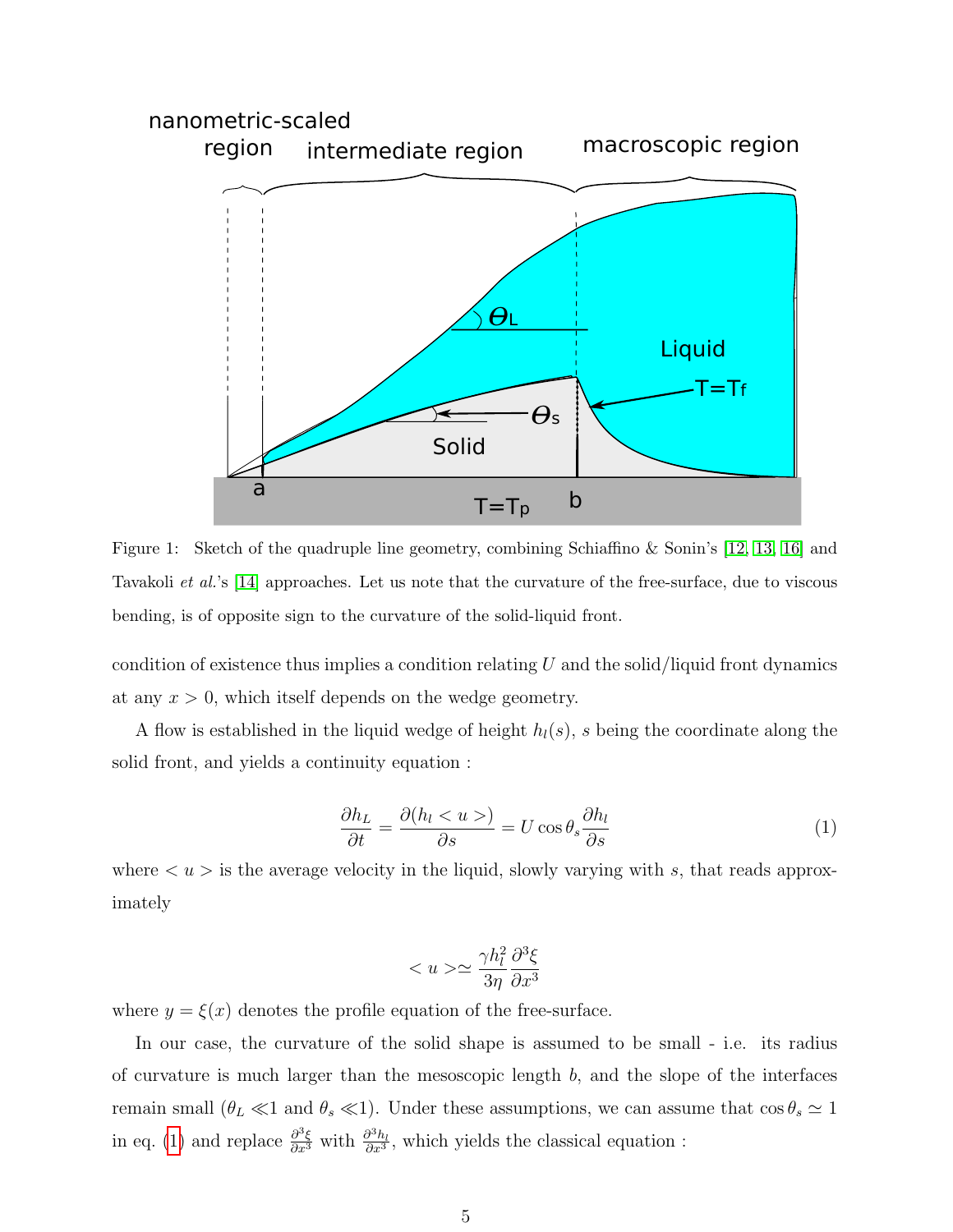

Figure 2: Zoomed sketch of the quadruple line within the intermediate region, with the continuous hydrodynamic approach by Voinov [\[24\]](#page-18-10), i.e. a finite and spatially dependent curvature of the film and solid front, to rule the visco-capillary balance in the liquid.

$$
\frac{\partial^3 h_l}{\partial x^3} \simeq 3 \frac{Ca}{h_l^2} \tag{2}
$$

where  $Ca = \frac{\eta U}{\gamma}$  $\frac{\partial U}{\partial \gamma}$  stands for the dimensionless capillary number. Also with  $\theta_e = 0$ , this equation leads to the well-known Tanner solution that gives the angle  $\theta_L(s)$  at the distance s from the corner :

<span id="page-5-0"></span>
$$
\left(\theta_L(s) - \theta_s(s)\right)^3 \simeq 9 \text{ Ca} \log \frac{s}{a} \tag{3}
$$

The determination of  $\theta_s$  involves a balance in thermal flux, which must be solved in order to predict the complete evolution of  $\theta_L$  with U.

Let us note that the validity of the usual hydrodynamic equations, commonly set on a straight substrate, and considered here on a slightly curved solid, implies that the solid radius of curvature be weak compared to the value of  $b$ , in order that the previous equations remain valid at first-order. This assumption is to be checked later in the paper, and we shall show that it is generally right, providing one pays attention on the choice of b.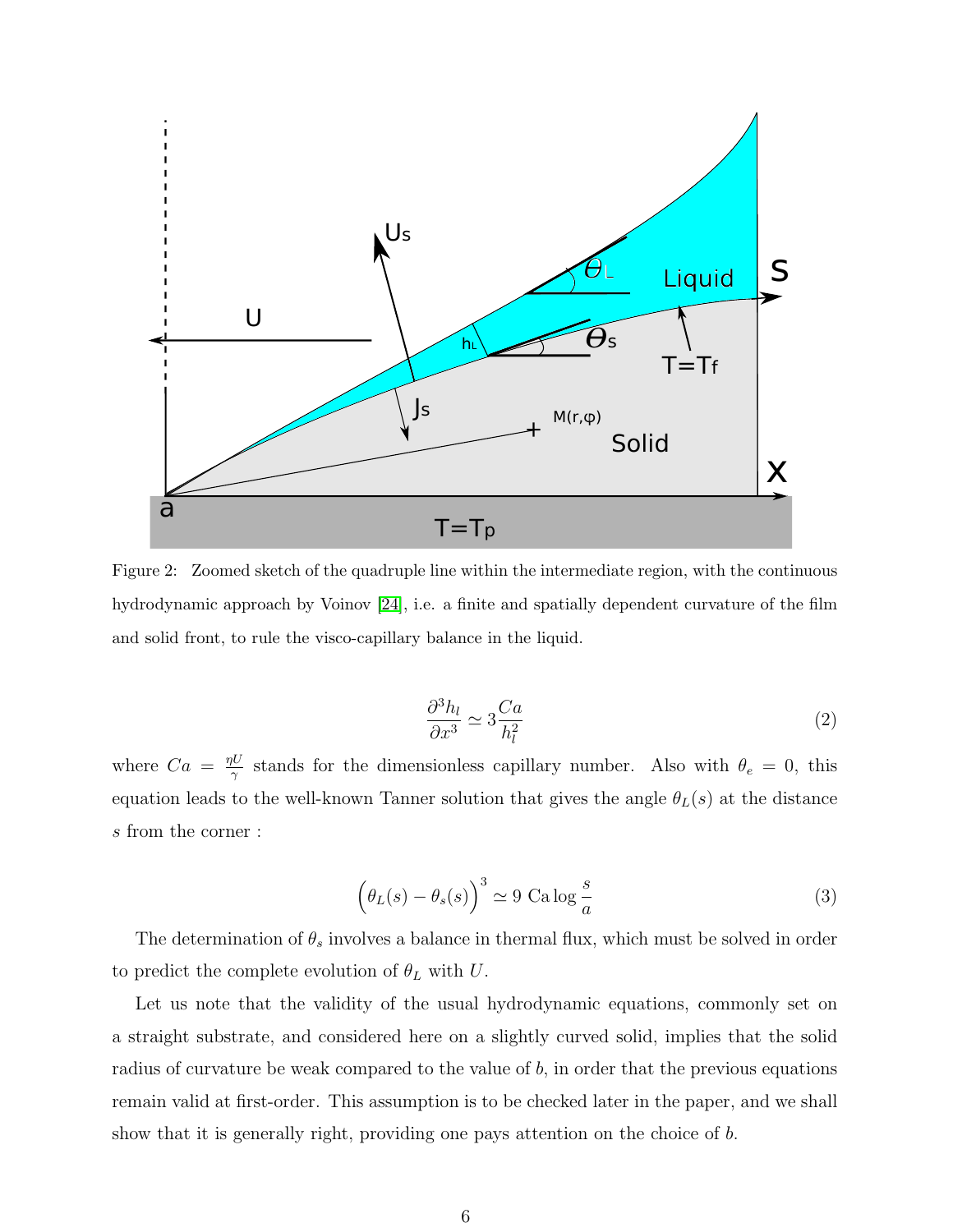### 2.1.2. Thermal equilibrium in the wedge

The heat flux generated across the liquid-solid interface by the substrate at  $T_p$ , rules the solid angle  $\theta_s$  within the liquid wedge. This flux is determined by the heat equation, which in a steady situation where convection is neglected, reads as the classical Laplacian equation :

<span id="page-6-0"></span>
$$
\nabla^2 T(r,\phi) = 0\tag{4}
$$

Equation [\(4\)](#page-6-0) is solved in a wedge of angle  $\theta_s(x)$  at any  $x > 0$ , with  $T = T_p$  and  $T =$  $T_f$  respectively as boundary conditions along the horizontal substrate/solid interface and along the solid/liquid interface, for any  $x > 0$ . The Laplacian equation is solved in circular coordinates with radial and angular spatial variables r and  $\phi$  represented in Fig. [\(3\)](#page-6-1).



<span id="page-6-1"></span>Figure 3: Sketch of the thermal Stefan problem in the wedge.

Applying the classical separation of variables, the resolution of eq. [\(4\)](#page-6-0) yields :

<span id="page-6-2"></span>
$$
T(r,\phi) = \mathcal{F}(r)\mathcal{G}(\phi) = (a_0 + b_0 \ln r)(A_0 + B_0 \phi) + (\alpha r^{\nu} + \beta r^{-\nu})(A \cos(\nu \phi) + B \sin(\nu \phi))
$$
 (5)

where  $a_0$ ,  $b_0$ ,  $A_0$ ,  $B_0$ ,  $\alpha$ ,  $\beta$ ,  $A$  and  $B$  are constants. The following boundary conditions allow to determine the constants :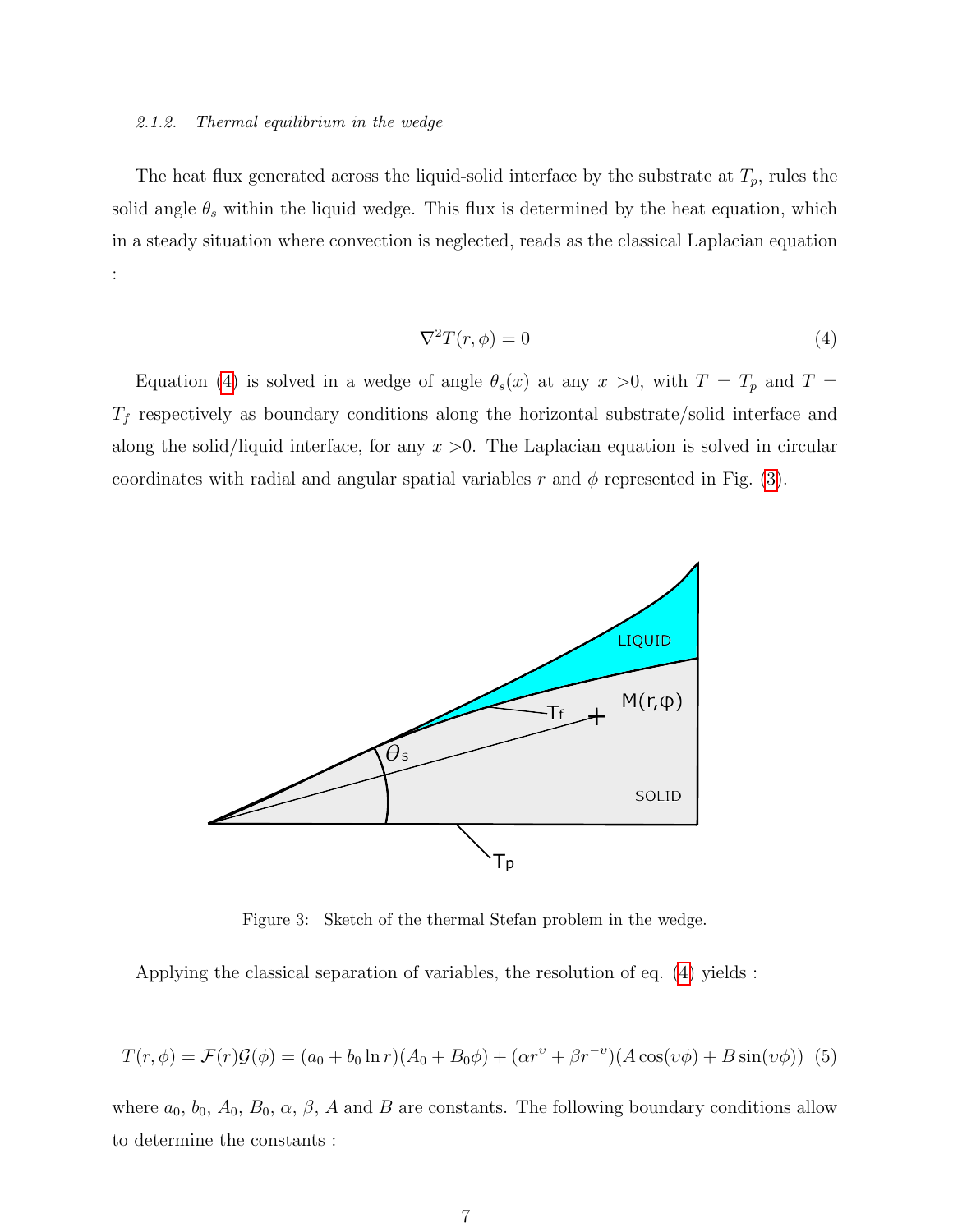<span id="page-7-1"></span>
$$
T(r,0) = T_p \text{ and } T(r,\theta_s) = T_f \tag{6}
$$

We set  $\Delta T = T_f - T_p > 0$  as the main control parameter of this thermal problem. The temperature remains finite in the vicinity of the corner, so that  $\beta = 0$ . It yields a general expression for the solution of eq. [\(5\)](#page-6-2) :

$$
T(r,\phi) = T_p + \left(\frac{\Delta T}{\theta_s}\right)\phi + \sum_{n=1}^{\infty} \alpha_n r^{\frac{n\pi}{\theta_s}} \sin\left(\frac{n\pi\phi}{\theta_s}\right) \tag{7}
$$

In the simpler situation of a solid wedge forming a constant angle  $\theta_s$ , the solution of the temperature field  $T(r, \phi)$  would only contain lowest order terms, and would express as :

$$
T_0(r,\phi) = T_p + \left(\frac{\Delta T}{\theta_s}\right)\phi\tag{8}
$$

Our present situation is that of a (weakly) curved solid/liquid interface, i.e the wedge angle  $\theta_s$  is weakly dependent on x (or r). To account for this higher order correction, let us introduce the small parameter  $\epsilon$  such that  $\theta_s = \theta_s(\epsilon r)$ . We now look for a solution of the stationary diffusion equation [\(4\)](#page-6-0) for the temperature of the form:

<span id="page-7-0"></span>
$$
T(r,\phi) = T_p + \left(\frac{\Delta T}{\theta_s(\epsilon r)}\right)\phi + \epsilon T^1(r,\phi)
$$
\n(9)

After injecting the equations [\(9\)](#page-7-0) into [\(4\)](#page-6-0) and [\(6\)](#page-7-1) and expanding in powers of  $\epsilon$ , we obtain the following solution up to first order in  $\epsilon$ :

<span id="page-7-4"></span>
$$
T(r,\phi) = T_p + \frac{\Delta T}{\theta_s(0)}\phi - \epsilon r \frac{\Delta T \theta_s'(0) \sin \phi}{\theta_s(0) \sin \theta_s(0)}
$$
(10)

Let us recall that the flux across the liquid-solid interface is:

<span id="page-7-2"></span>
$$
J_s(s, \phi = \theta_s) = -\frac{\kappa}{s} \frac{\partial T}{\partial \phi} = \kappa \frac{\Delta T}{s \theta_s} \tag{11}
$$

where  $\kappa$  stands for the thermal conductivity of the solid. This heat flux induces the Stefan condition at the interface, which enables us to determine the solidification front kinetics from  $(11)$ :

<span id="page-7-3"></span>
$$
J_s(s, \phi = \theta_s) = \rho L U_s = \rho L U \sin \theta_s \tag{12}
$$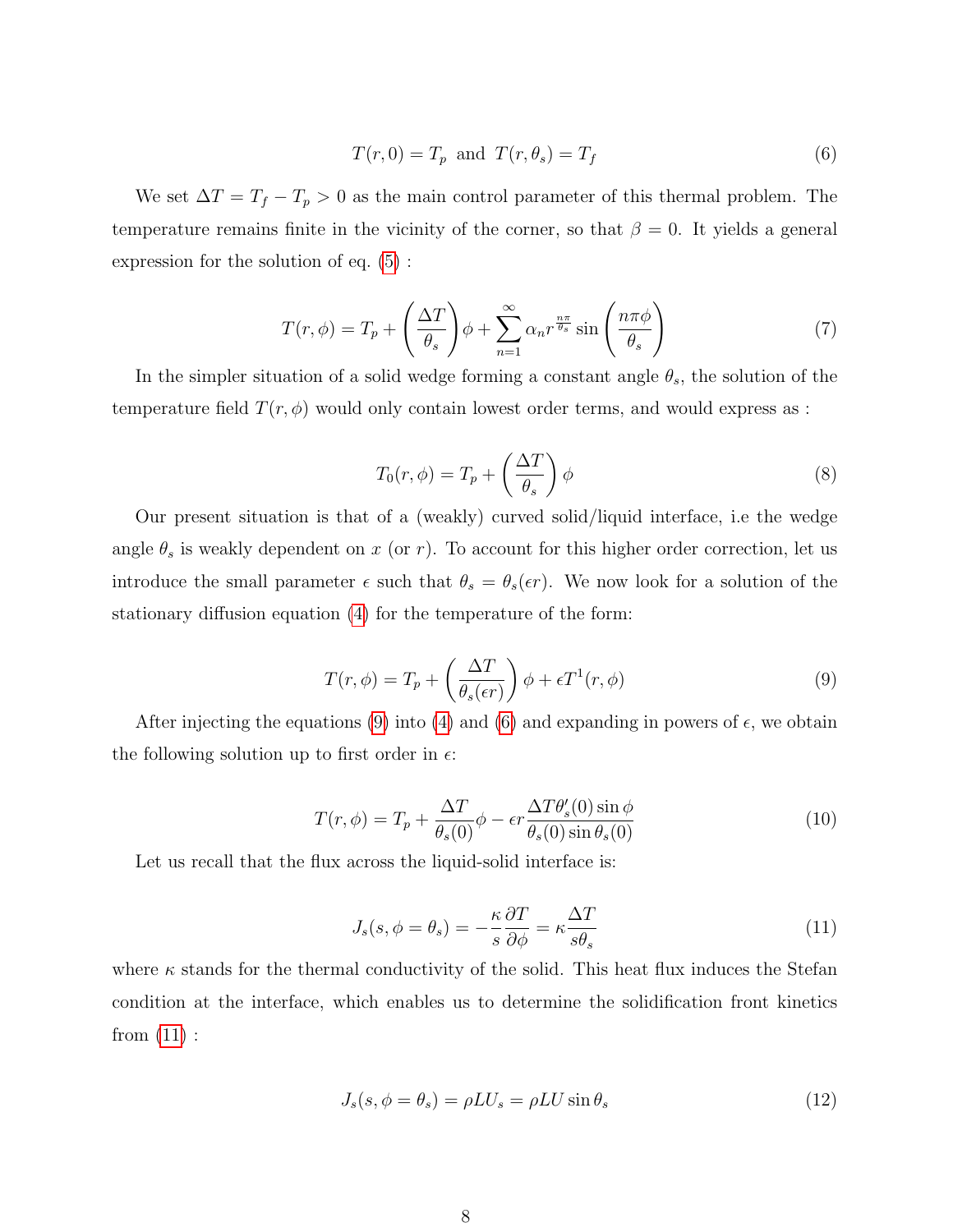where L stands for the liquid/solid latent heat. This flux through the liquid/solid interface can be evaluated from a simple integration integration of eq. [\(11\)](#page-7-2) and [\(12\)](#page-7-3), under the assumptions of small angle and small curvature.

Back to eq. [\(10\)](#page-7-4), we obtain in the limit of small angles :

$$
\frac{\kappa \Delta T}{s \theta_s(0)} - \epsilon \frac{\kappa \Delta T \theta_s'(0)}{\theta_s(0)^2} = \rho L U \theta_s(\epsilon r)
$$
\n(13)

which, from a formal identification at the first order in  $\epsilon$ , yields :

<span id="page-8-0"></span>
$$
\frac{\kappa \Delta T}{s \theta_s(\epsilon s)} = \rho L U \theta_s(\epsilon s) \tag{14}
$$

The solution of eq. [\(14\)](#page-8-0) above is simply:

<span id="page-8-1"></span>
$$
\theta_s(s) = \left(\frac{\kappa \Delta T}{\rho LUs}\right)^{\frac{1}{2}}
$$
\n(15)

Let us note that under the assumption of  $\theta_s \ll 1$ , and assuming small enough curvature, we can substitute the curvilinear coordinate s by  $x$  in eq. [\(15\)](#page-8-1) in what follows.

# 2.1.3. The dependence of  $\theta_L$  on U yields a transition to unstable dynamics

Returning to Voinov-Tanner equation [\(3\)](#page-5-0), an expression for the apparent dynamical contact angle  $\theta_L$  reads :

<span id="page-8-2"></span>
$$
\theta_L(x) = \left(\frac{\kappa \Delta T}{\rho L U x}\right)^{\frac{1}{2}} + \left(9 \text{ Ca} \log \frac{x}{a}\right)^{\frac{1}{3}} \tag{16}
$$

Thus,  $\theta_L$  depends on the substrate temperature  $T_p$  - in fact through its difference with  $T_f$ ,  $\Delta T$ , and on the advancing velocity U.

Figure [4-](#page-9-0)(a) shows  $\theta_L$  versus U from eq. [\(16\)](#page-8-2), for various  $\Delta T$  and a value of the mesoscopic length  $x = b$  set at 1  $\mu$ m. We took values for solid and liquid hexadecane, for which  $\rho =$ 833 kg.m<sup>-3</sup>,  $\kappa = 0.15$  W.m<sup>-1</sup>.K<sup>-1</sup>,  $L = 2.3 \times 10^5$  J.kg<sup>-1</sup>,  $\eta = 3 \times 10^{-3}$  Pa.s,  $\gamma = 0.028$  N.m<sup>-1</sup> and  $a = 0.845$  nm.

Let us note that for  $\Delta T = 0$ , the angle  $\theta_s$  equals zero, and that we retrieve the isothermal situation. For  $\Delta T > 0$ , hence in the situation of partial solidification of the liquid, the evolution of  $\theta_L$  for relatively large U follows a trend similar to the isothermal situation, with an increase of  $\theta_L$  with U. However, at relatively low velocity, i.e. below a critical velocity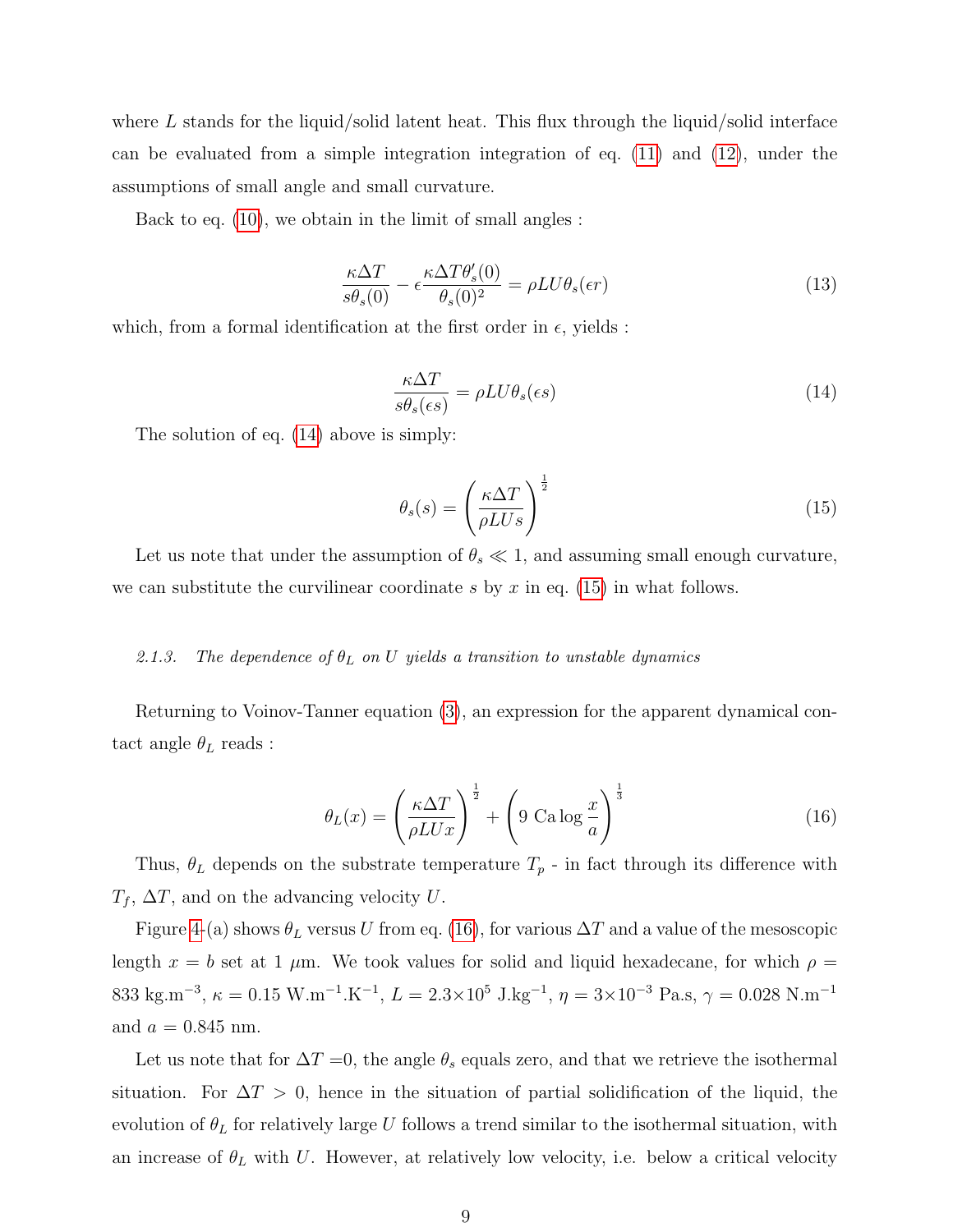

<span id="page-9-0"></span>Figure 4: (a) Apparent advancing angle versus advancing velocity U and various values of  $\Delta T$  $(a = 0.845 \text{ nm}$  (molecular size) and  $x = b = 1 \mu \text{m}$ ). Apart from the isothermal case,  $\theta_L$  shows a minimum for a critical velocity  $U^*$ , which is taken as the value for the transition to unsteady dynamics. (b) Same as (a) but with different values of b and  $\Delta T$ .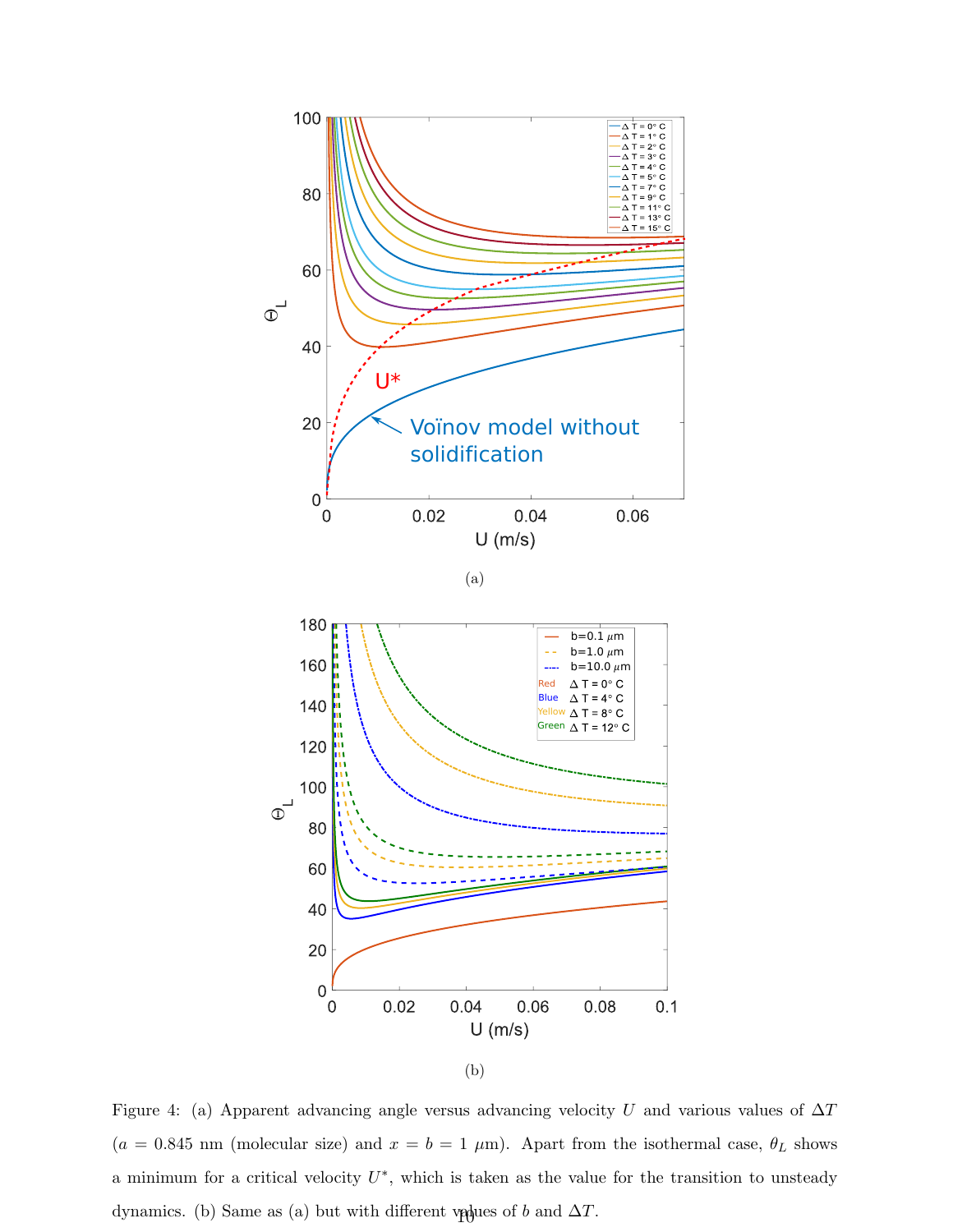$(U < U^*)$ , our model predicts a sharp decrease of  $\theta_L$  with U. Therefore, our model leads to a non-monotonous dependence of  $\theta_L$  with U.

Figure [4-](#page-9-0)(b) shows  $\theta_L$  versus U for different sets of values for b and  $\Delta T$ . Clearly the value of  $x = b$  strongly influence the location of  $U^*$ . Comparisons with existing experiments, to be shown later, will enable to better justify the choice of  $b = 1 \mu m$ .

At this stage, we state that the existence of a minimum for  $\theta_L(U)$  implies an unstable situation from a mechanical point of view. Let us remind here the general expression of the capillary motile force, here expressed per unit length of contact-line, due to the unbalanced Young's equation :

$$
F_{\rm cap} = \gamma \pi (\cos \theta_e - \cos \theta_L) \simeq \gamma \pi (\frac{\theta_L^2}{2} + \frac{\theta_L^4}{24})
$$
\n(17)

In a steady situation  $U =$ cte, this capillary force is usually balanced by a viscous friction force  $F_v \sim \eta U$  originating from shear stress within the wedge between microscopic and macroscopic scales. Keeping the first order term in the development, it yields :

$$
F_v \sim \gamma \pi \left(\frac{\theta_L^2}{2}\right) \tag{18}
$$

The fact that  $F_v$  be proportional to  $\theta_L^2$ , leads that the liquid/substrate friction decreases with velocity in the domain  $U < U^*$ . Intuitively, when a higher U leads to a smaller friction force  $F_v$ , the situation is dynamically unstable. Therefore, in analogy with solid friction [\[25,](#page-18-11) [26\]](#page-18-12), we postulate that this decreasing branch is unstable and can lead to stick-slip dynamics below some critical velocity  $U^*$ . We then assume that  $U^*$  corresponds to the location of the minimum of  $\theta_L(U)$ , which delimitates the transition between continuous and stick-slip dynamics. Therefore, this framework allows us to analytically calculate an estimate of  $U^*$  and the related critical (apparent) contact angle  $\theta_L^* = \theta_a$ .

# 2.2. Prediction of critical velocity and arrest angle

The minimum of the apparent angle with U is given by  $\frac{\partial \theta_L}{\partial V}$  $\frac{\partial v_L}{\partial U}(U^*)=0$ , determined from eq. [\(16\)](#page-8-2). The resulting critical velocity reads :

<span id="page-10-0"></span>
$$
U^* = \left(\frac{3}{2}\right)^{\frac{6}{5}} \left(\frac{6\eta}{\gamma} \log \frac{b}{a}\right)^{-\frac{2}{5}} \left(\frac{k\Delta T}{\rho L b}\right)^{\frac{3}{5}}\tag{19}
$$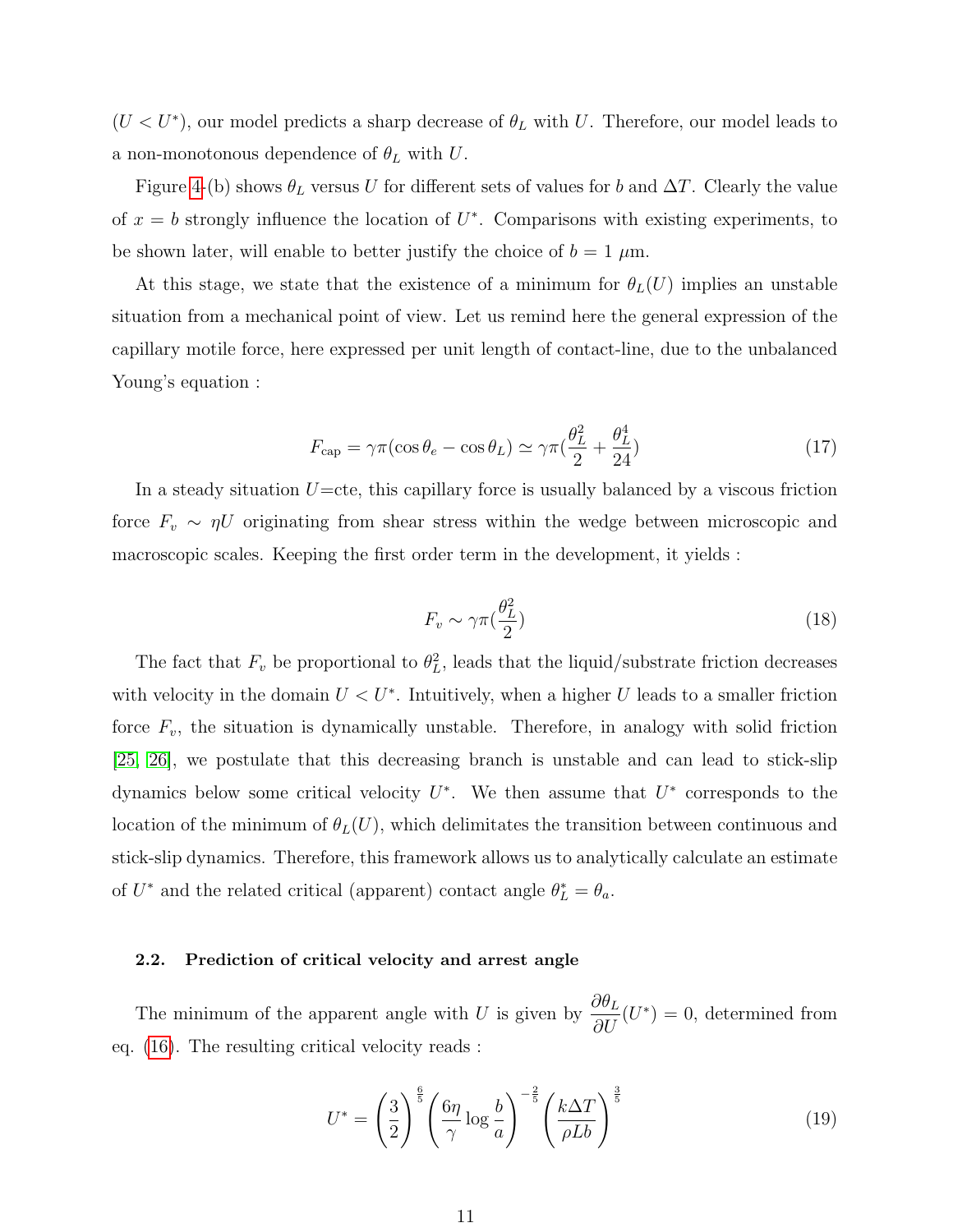We note that  $U^*$  follows a scaling law with the undercooling temperature :  $U^* \sim \Delta T^{\frac{3}{5}}$ . As underlined in Fig. [4,](#page-9-0) the cut-off length b which is an adjustable parameter of our model, has significant influence on  $U^*$ . Figures [5-](#page-12-0)(a,b) show typical variations of  $U^*$  versus  $\Delta T$ , for various values of b from 0.15 to 9  $\mu$ m. A larger b tends to decrease the critical velocity for pinning and unstable dynamics, for the same  $\Delta T$ . In other terms, the range of stability is wider in velocity for smaller *b*.

A prediction for the critical apparent angle  $\theta_a$  is obtained by combining eqs. [\(16\)](#page-8-2) and  $(19):$  $(19):$ 

<span id="page-11-0"></span>
$$
\theta_a = \left(\left(\frac{3}{2}\right)^{-\frac{3}{5}} + \left(\frac{3}{2}\right)^{\frac{3}{5}}\right) \left(\frac{9\eta\kappa\Delta T}{\gamma\rho Lb}\log\frac{b}{a}\right)^{\frac{1}{5}}\tag{20}
$$

The predictions for  $\theta_a$  versus  $\Delta T$ , given by eq. [\(20\)](#page-11-0), are plotted in Fig. [6.](#page-13-0) We assume that the determination of the apparent angle is carried out at a distance of the quadruple line equal to the mesoscopic length  $r = b$ . In Fig. [6,](#page-13-0) the value of b is varied from 0.01  $\mu$ m to 9  $\mu$ m, hence within a range extended to smaller values compared to Fig. [5.](#page-12-0)

Schiaffino and Sonin [\[16\]](#page-18-1) theoretically determined mesoscopic cut-off lengths for wax paraffine (denoted there as  $\lambda$ ) and proposed temperature-dependent values. For instance, for  $\Delta T \simeq 7^{\circ}C$ ,  $\lambda = 0.77 \mu \text{m}$ , and for  $\Delta T \simeq 34^{\circ}C$ , they found  $\lambda = 0.12 \mu \text{m}$ . Since this length  $\lambda$  has a similar physical meaning as our parameter b, we are confident that our choice for the range of b is realistic.

### 2.3. Comparison with existing experiments

## 2.3.1. Critical velocity and its relationship to spreading arrest condition

In figures [5](#page-12-0) and [6,](#page-13-0) we inserted data points from different experiments of previous studies, to be compared with the results of the model. Let us first comment on how these data were obtained. The critical velocity  $U^*$  could be extracted from experiments of a single drop spreading on a cold substrate [\[15\]](#page-18-8), and of a liquid bridge driven on a cold substrate put on a translation stage at constant velocity [\[17\]](#page-18-0). In both cases,  $U^*(\Delta T)$  corresponds to the limit velocity below which the liquid on a substrate at  $T_p = T_f - \Delta T$  stops spreading and gets its contact-line pinned. In [\[17\]](#page-18-0), it corresponds to the occurrence of a stick-slip dynamics.

Quantitatively, experiments showed a power-law dependence of  $U^* = c\Delta T^{\chi}$ , with the exponent  $\chi = 1$  in de Ruiter *et al.* [\[15\]](#page-18-8) and  $\chi \simeq 2.65$  in Herbaut *et al.* [\[17\]](#page-18-0). Let us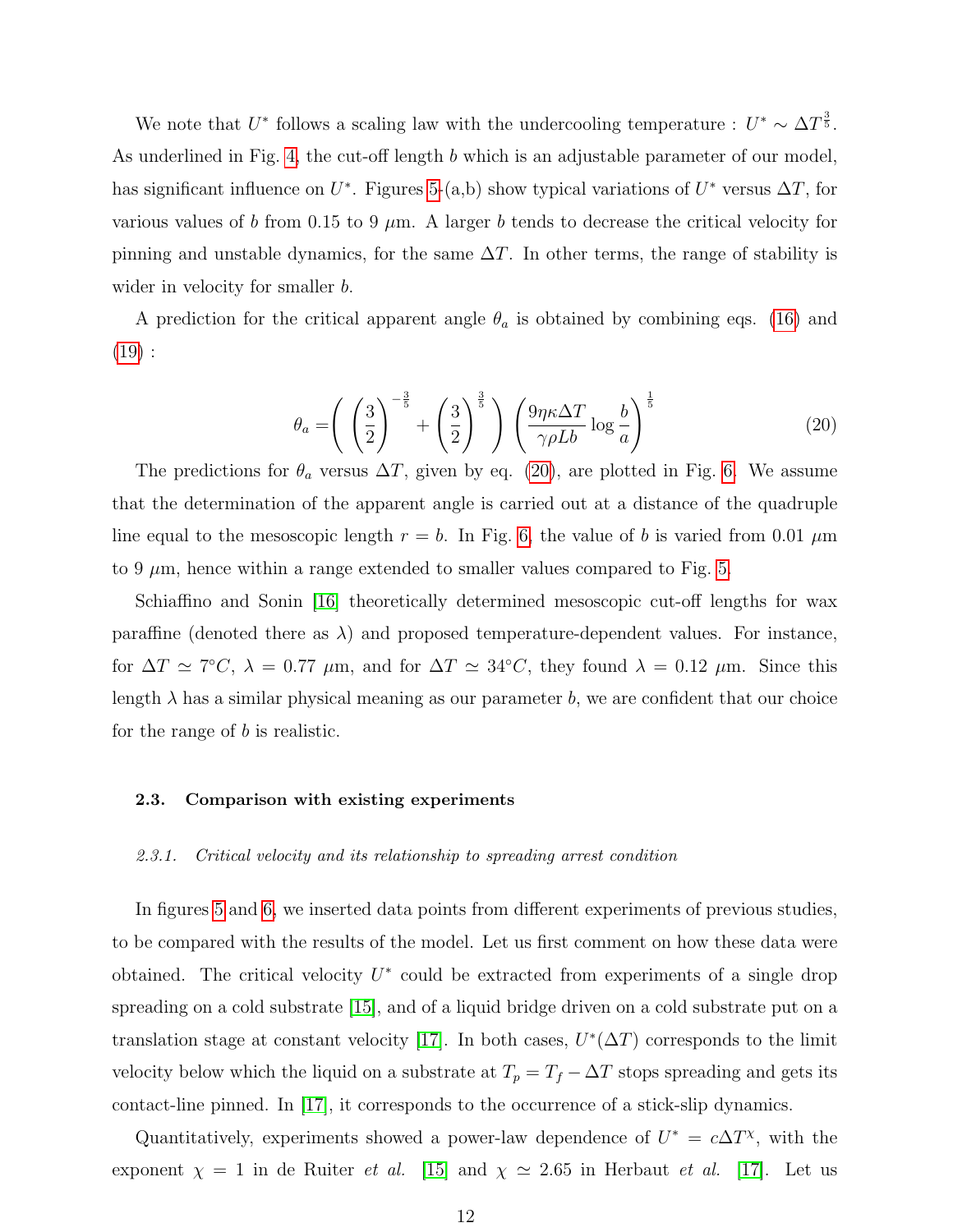

(a)



(b)

<span id="page-12-0"></span>Figure 5: (a) Critical velocity versus  $\Delta T$ , for different values of b. Data points are experiments from de Ruiter et al. [\[15\]](#page-18-8) and Herbaut et al. [\[17\]](#page-18-0). (b) Same as (a) in Lin-Log axes.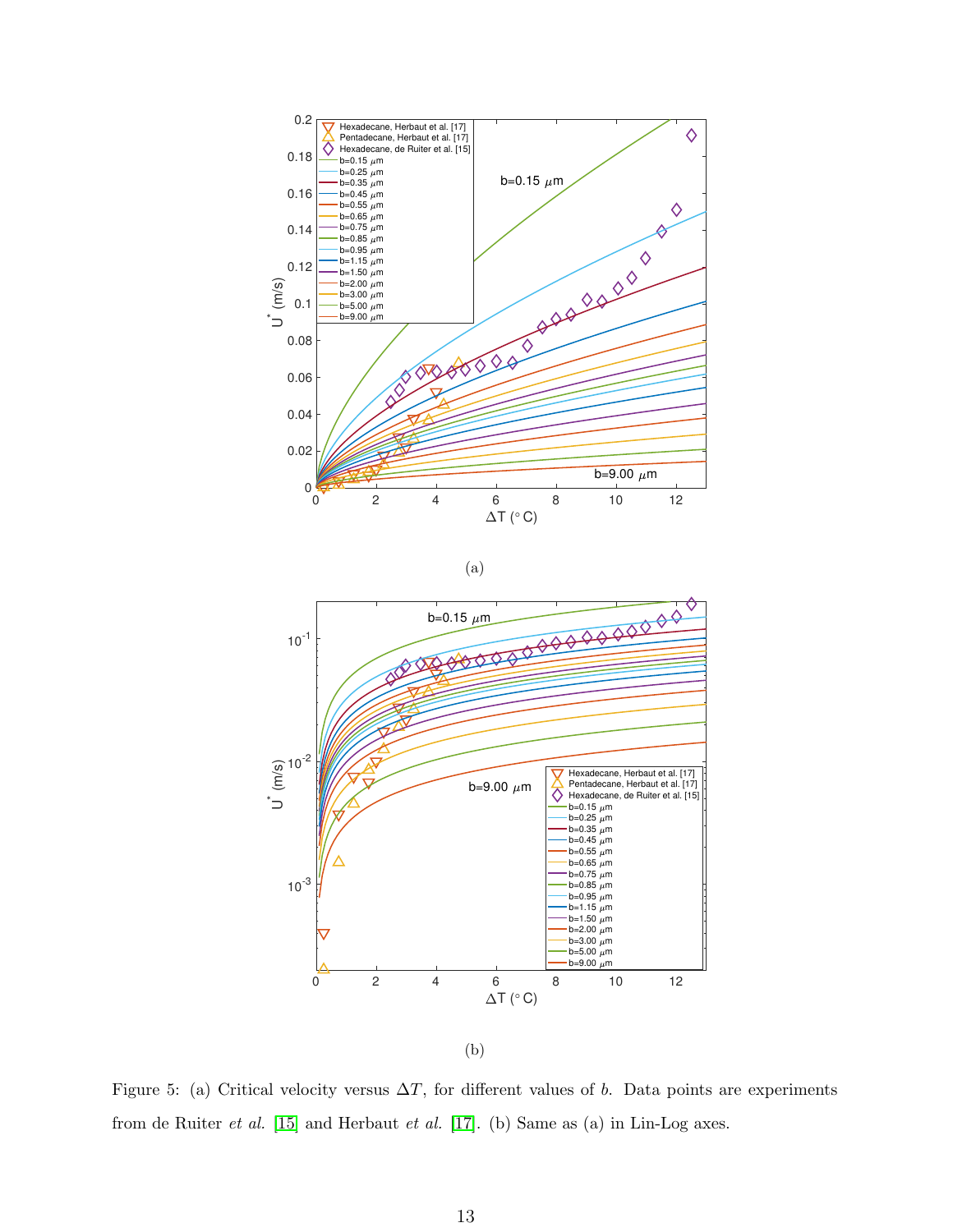

<span id="page-13-0"></span>Figure 6: (a) Apparent angle  $\theta_a$  versus undercooling  $\Delta T$ , predicted by eq. [\(20\)](#page-11-0). The different curves correspond to different values of the mesoscopic cut-off length b, (a is set to 0.845 nm). Data points are experiments from de Ruiter et al. [\[15\]](#page-18-8) and Tavakoli and Tavakoli et al. [\[14\]](#page-18-2). (b) Same as (a) with an offset in temperature added in eq. [\(20\)](#page-11-0),  $\Delta T_c = 2.46°$ .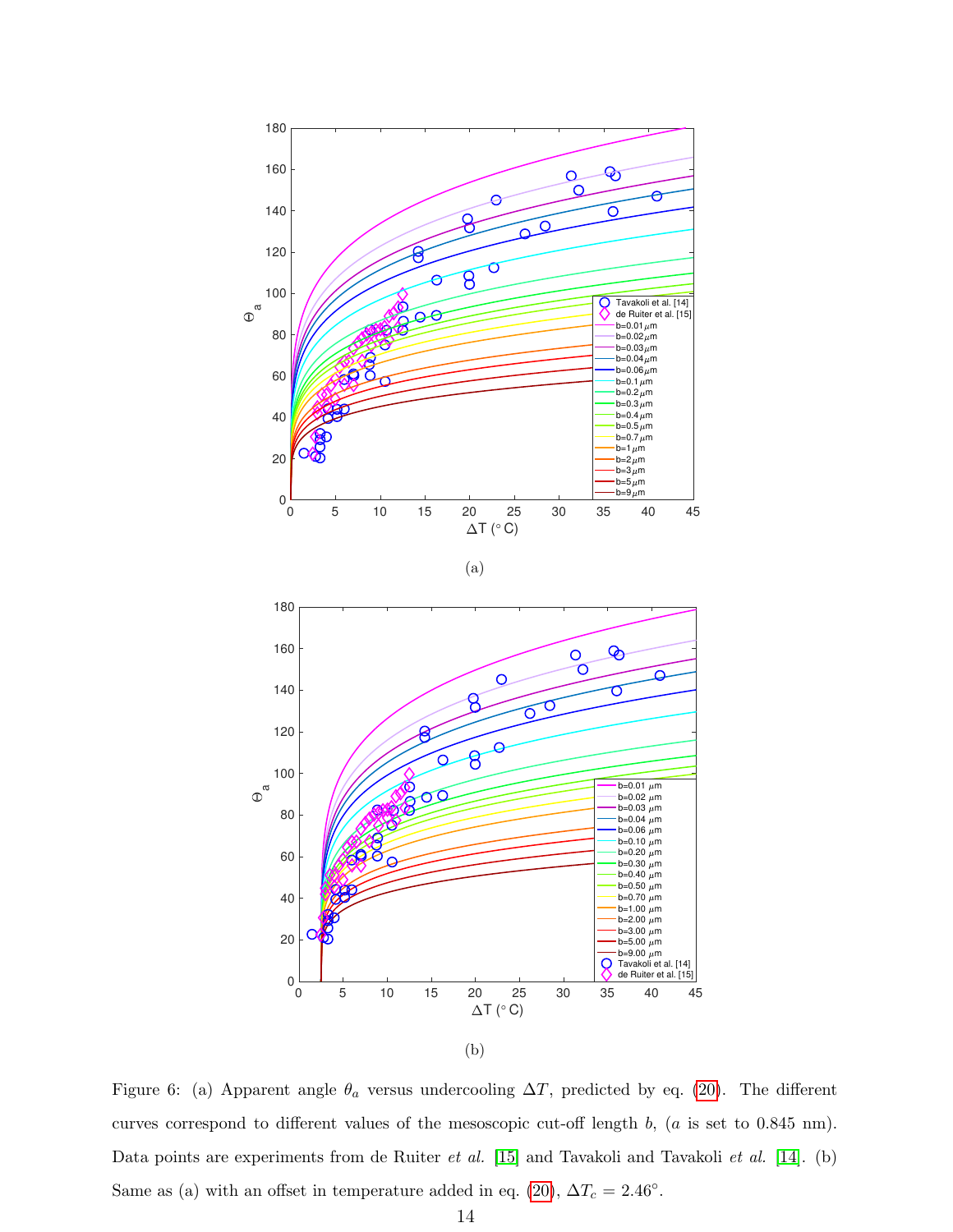remark that this discrepancy in the values of exponents was attributed to the morphological differences of the solid front : isotropic in de Ruiter et al. [\[15\]](#page-18-8) and dendritic in Herbaut et al. [\[17\]](#page-18-0) (see also [\[27\]](#page-18-13)). Furthermore, the two experimental studies were carried out under different conditions of wettability. Our model rather predicts  $\chi = \frac{3}{5}$  $\frac{3}{5}$ , see eq. [\(19\)](#page-10-0). Though, a common point between these studies is that the criterion for pinning, and possible unsteady dynamics, is based on a critical temperature in the vicinity of the triple - or here quadruple - line, and this criterion comes from the phenomenon of kinetic undercooling [\[15,](#page-18-8) [17\]](#page-18-0).

Still, for the realistic values taken for b, our model captures a good order of magnitude for the critical velocity. In order for the model to be more quantitatively predictive, and inspired by the approach of Schiaffino and Sonin [\[16\]](#page-18-1), one has to choose b as being temperature-dependent. Figures [5](#page-12-0) indeed suggest such a dependence, i.e. that b should decrease with  $\Delta T$  in order to better agreement between experiments and theory. Still, in the absence of direct measurements of b, we are unable to comment further.

Let us now reconsider the physical meaning of this critical velocity  $U^*$ , calculated from the minimal value of  $\theta_L$  versus U (see Fig. [4\)](#page-9-0). In experiments, a steady situation is observed when  $U > U^*$ , so that the solid/liquid front remains at some distance from the contact-line. Hence, the situation of a quadruple line shown in Figs. [4](#page-9-0) can be envisioned in two peculiar situations :

- the spreading of a liquid at an advancing velocity U slightly larger than  $U^*$ , so that the solid front remains at very short distance, of the order of a few molecular lengths, to the triple line. This situation prevents the solid front to catch the contact line, which would lead to an additional pinning force and to a dynamics of stick-slip [\[17\]](#page-18-0). As  $U \gtrsim U^*$ , the front advances faster than the spreading and the dynamics turns unsteady. In this sense, our model describes a situation at the limit of pinning, in analogy with the limit of sliding in solid friction [\[25,](#page-18-11) [26\]](#page-18-12).

- the spreading of a liquid on its own previously formed solid, on a cold substrate, enabling the growth of the solid-liquid front together with - and toward a direction normal to - the liquid spreading. To the best of our knowledge, this situation was investigated experimentally only in [\[13\]](#page-17-7).

We come back to an initial assumption that the radius of curvature of the solid front remains smaller than the value of b, which allowed to apply the usual equations of hydrodynamics of wetting on a straight solid. According to eq. [15,](#page-8-1) an order of magnitude for the radius of curvature of the solid-front is obtained from a simple derivation :  $r_c \simeq 2r^{3/2} \left(\frac{\rho L U}{\kappa \Delta T}\right)$  $\frac{\rho L U}{\kappa \Delta T}\Big)^{1/2}.$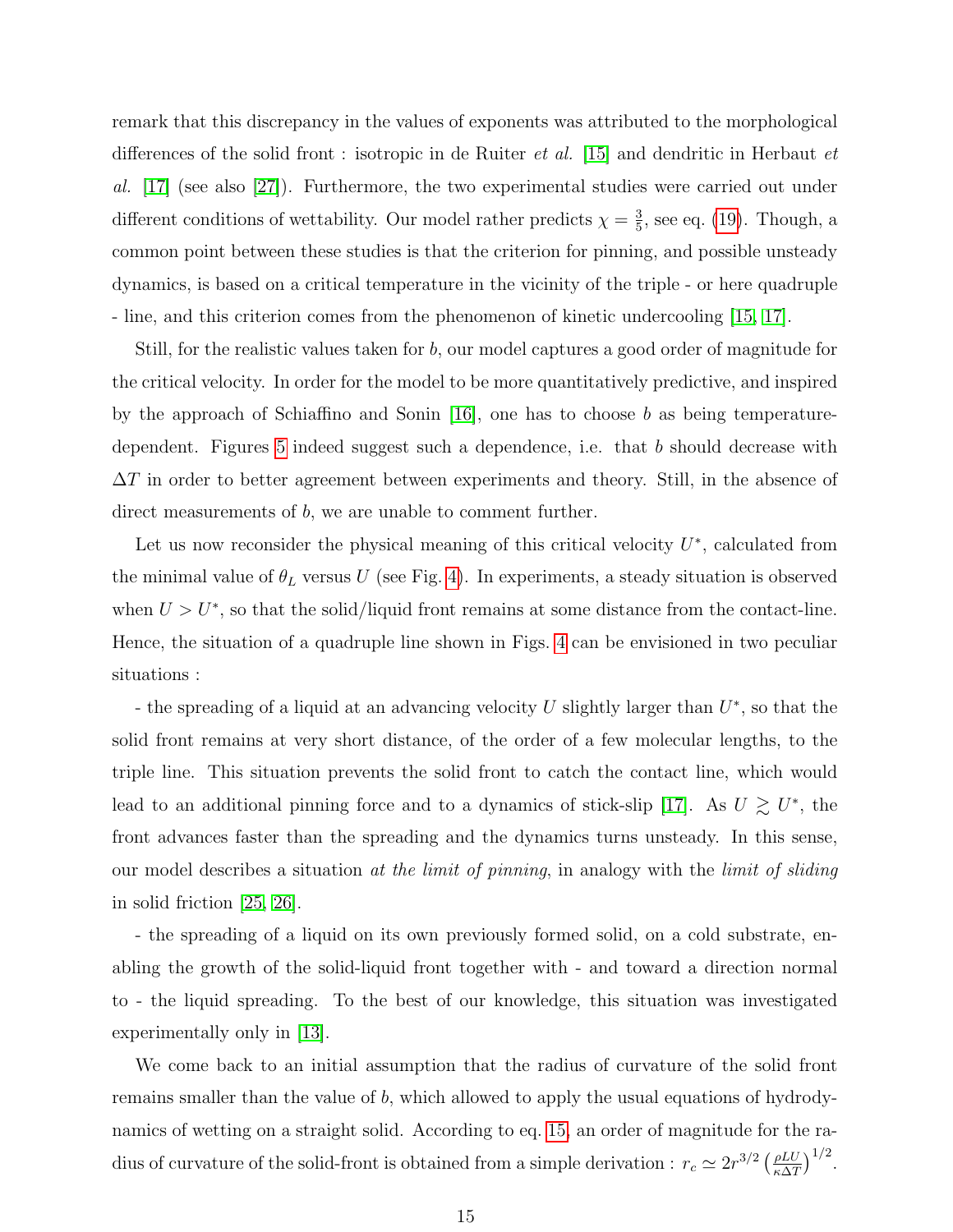As our assumption is  $r_c > b$ , we evaluate the ratio  $\frac{r_c}{b}$  for  $r = b$ , and we find  $\frac{r_c}{b} \simeq 2 \left( \frac{b \rho L U}{\kappa \Delta T} \right)$  $\frac{b\rho L U}{\kappa \Delta T}\Big)^{1/2}.$ With the experimental values of hexadecane, and the values of b giving the best fit for corresponding  $\Delta T$  and U, we find :  $\frac{r_c}{b} \simeq 4$  for  $\Delta T = 10^{\circ}$  (taking  $b=0.25 \mu m$ ) and  $\frac{r_c}{b} \simeq 9$  for  $\Delta T = 2^{\circ}$  (taking b=3  $\mu$ m), see Figs. [5.](#page-12-0) Therefore, our assumption can be considered as roughly valid, and the corrections due to solid curvature should not be too much significant on the hydrodynamics, although a more detailed calculation should take into account these second-order terms.

# 2.3.2. Critical angle and the offset in  $\Delta T$

Figure [6](#page-13-0) shows that the model, namely eq. [\(20\)](#page-11-0), provides qualitative agreement with existing experiments, namely those of Tavakoli *et al.* [\[14\]](#page-18-2) and of de Ruiter *et al.* [\[15\]](#page-18-8). Those from Herbaut et al. were excluded because they were obtained in different conditions of wetting, namely with a surface treatment which achieved partial wetting conditions with hexadecane and pentadecane.

Still, experimental data points seem to show an offset in temperature, roughly equal to  $\Delta T_c = 2.46^{\circ}$ , below which the angle of arrest was not measurable. This offset does not appear in Herbaut et al.'s experiments, which are conducted in a permanent regime and where a solid front always exists within the liquid bridge [\[17\]](#page-18-0). Figure [6-](#page-13-0)(b) indeed show a better agreement between the model and experiments. However, we cannot provide a physical meaning to this offset, nor explain why this appears in experiments of single drop unsteady spreading (unsteady states) [\[14,](#page-18-2) [15\]](#page-18-8) but not in steadily driven liquid bridges [\[17\]](#page-18-0). In both cases, the agreement with experiments is improved if b is made temperature-dependent.

## 3. CONCLUSION : LIMITATIONS AND PROSPECTIVES

A model of quadruple line advancing at steady velocity U, which combines hydrodynamic lubrication with solidification in a weakly curved wedge, and computed between microscopic and mesoscopic cut-off lengths, offers a fair qualitative agreement with experiments of advancing solidifying contact-lines, concerning the prediction of a condition for arrest (pinning). In practice, this can be related to the transition between continuous and stick-slip dynamics occurring under a temperature-dependent threshold velocity. Analytical solutions of the models predict power-laws relating arrest angle  $\theta_a$  with undercooling  $\Delta T$ , as well as for the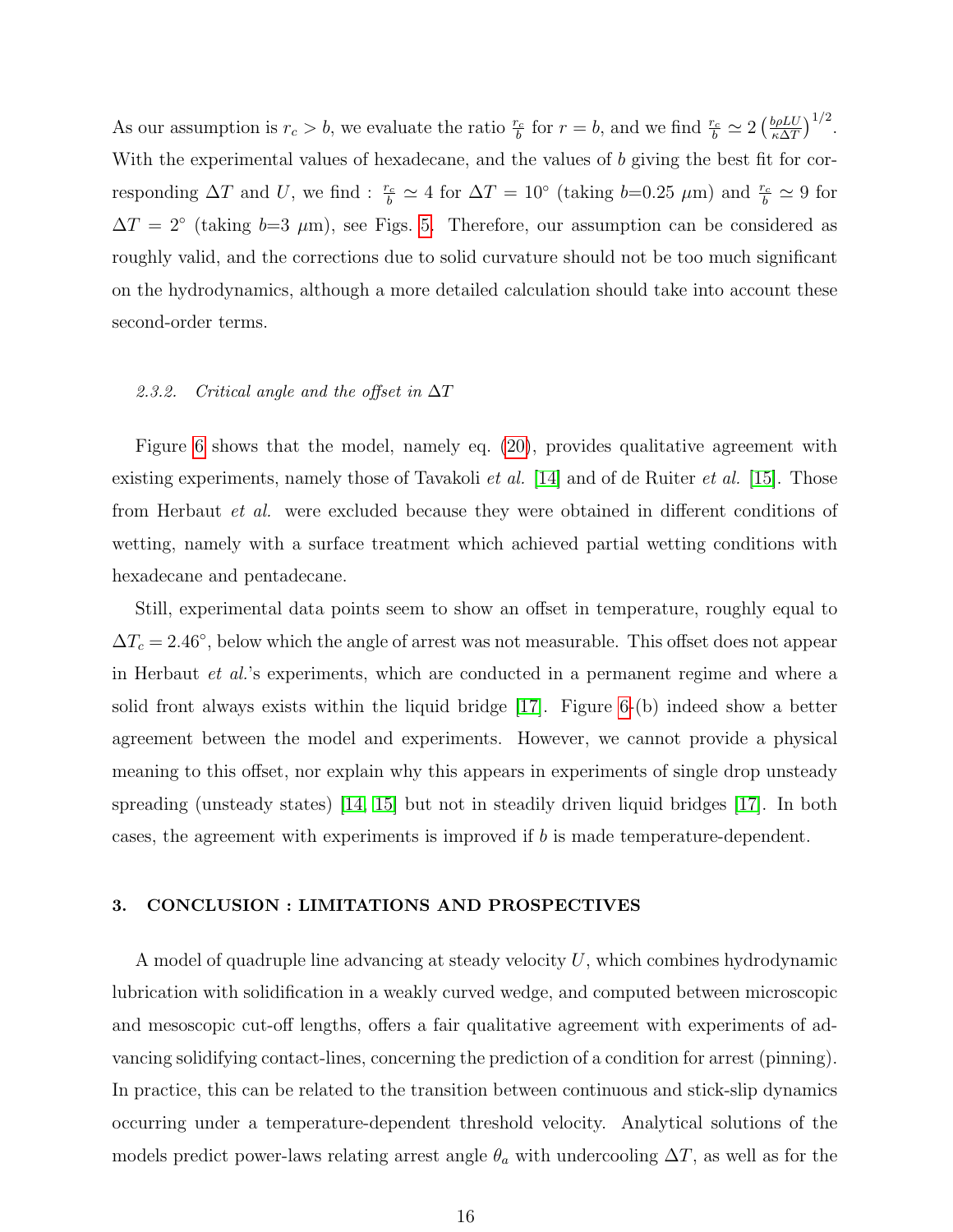critical velocity  $U^*$  with  $\Delta T$ .

However, the model predictions are questionnable in two points :

- the exponent are different from those deduced from drop spreading experiments. Still, when one allows an adjustable parameter, the cut-off length  $b$ , to become temperaturedependent - a possibility emphasized in Schiaffino and Sonin's theoretical approach, the agreement between  $\theta_a, U^*$  and  $\Delta T$  becomes quantitatively better. The physical significance of these cut-off length values and their dependence on  $\Delta T$ , although falling in a magnitude which is physical sound, remains unexplained.

- an offset (or threshold) value for the undercooling  $\Delta T$  has to be introduced in order to fit correctly experimental data of the critical angle of arrest. This threshold, of relatively small magnitude, could be explained by a slight supercooling effect, which prevent the appearance of solidification germs close to the melting point. Indeed, such an offset does not appear when one reaches a permanent regime of spreading with constant driving velocity [\[17\]](#page-18-0), as a solid phase continuously exists nearby the contact-line.

Despite these limitations, our model predicts a criterion for pinning based on a critical velocity of spreading, which is temperature dependent. The geometry of quadruple line also suggests possible experiments mimicking this situation as, for instance, the spreading of a liquid drop on its own solid. We hope this will motivate further studies on this field.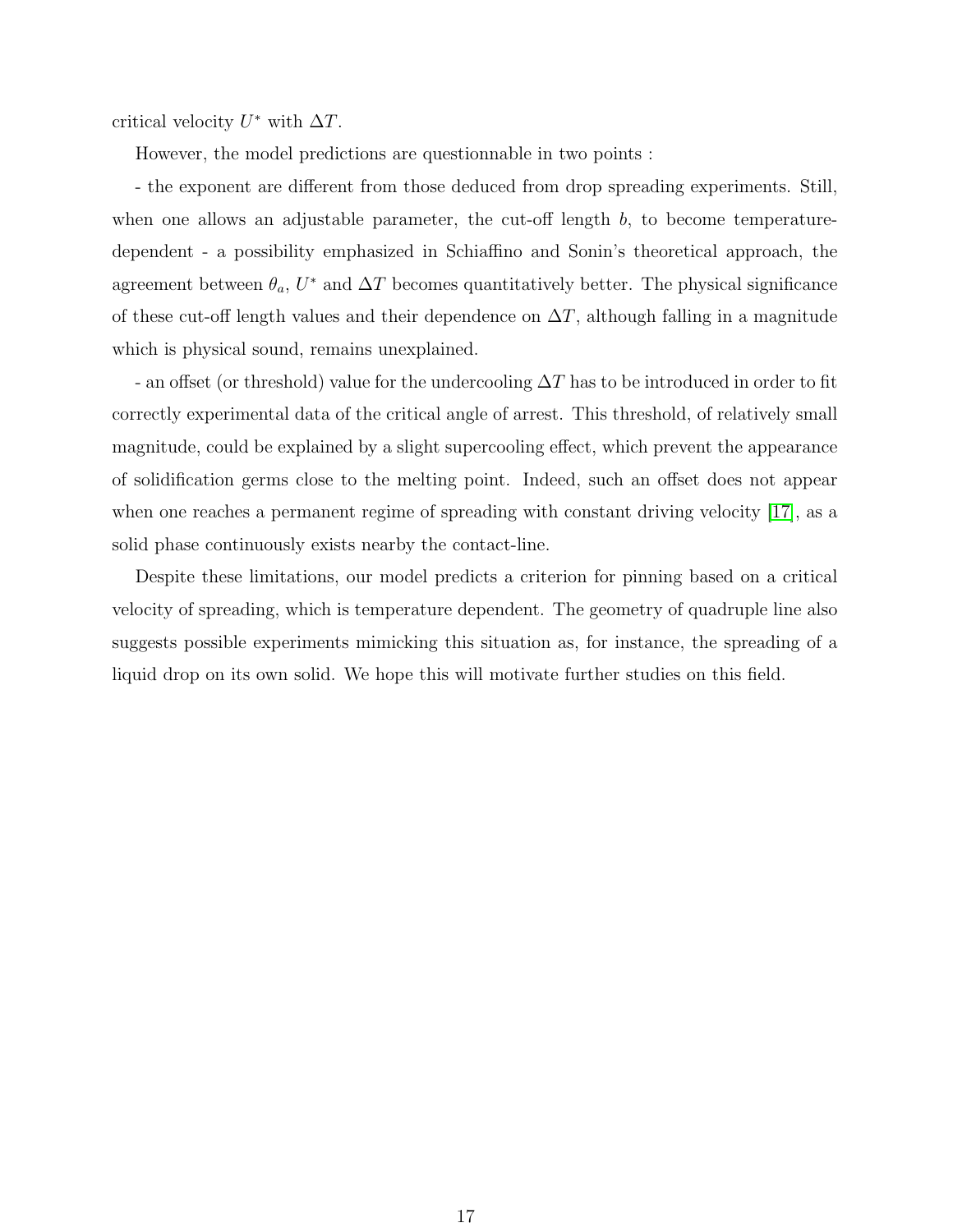- <span id="page-17-0"></span>[1] Daniel Bonn, Jens Eggers, Joseph Indekeu, Jacques Meunier, and Etienne Rolley. Wetting and spreading. Reviews of Modern Physics, 81(2):739, 2009.
- <span id="page-17-8"></span>[2] Jacco H Snoeijer and Bruno Andreotti. Moving contact lines: scales, regimes, and dynamical transitions. Annual Review of Fluid Mechanics, 45, 2013.
- <span id="page-17-1"></span>[3] Terence D Blake. The physics of moving wetting lines. Journal of Colloid and Interface Science, 299(1):1–13, 2006.
- <span id="page-17-2"></span>[4] Guillaume Berteloot, C-T Pham, A Daerr, François Lequeux, and Laurent Limat. Evaporation-induced flow near a contact line: Consequences on coating and contact angle. EPL (Europhysics Letters), 83(1):14003, 2008.
- [5] J Eggers and LM Pismen. Nonlocal description of evaporating drops. Physics of Fluids, 22(11):112101, 2010.
- [6] Odile Carrier, Noushine Shahidzadeh-Bonn, Rojman Zargar, Mounir Aytouna, Mehdi Habibi, Jens Eggers, and Daniel Bonn. Evaporation of water: evaporation rate and collective effects. Journal of Fluid Mechanics, 798:774–786, 2016.
- <span id="page-17-3"></span>[7] Frédéric Doumenc and Béatrice Guerrier. Numerical simulation of an evaporative meniscus on a moving substrate. European Physical Journal Special Topics, 219:25–31, 2013.
- <span id="page-17-4"></span>[8] E Rio, A Daerr, François Lequeux, and Laurent Limat. Moving contact lines of a colloidal suspension in the presence of drying. Langmuir, 22(7):3186–3191, 2006.
- [9] Guillaume Berteloot, Adrian Daerr, François Lequeux, and Laurent Limat. Dip coating with colloids and evaporation. *Chemical Engineering and Processing: Process Intensification*, 68:69–73, 2013.
- [10] Hugues Bodiguel, Frédéric Doumenc, and Béatrice Guerrier. Stick- slip patterning at low capillary numbers for an evaporating colloidal suspension. Langmuir, 26(13):10758–10763, 2010.
- <span id="page-17-5"></span>[11] G. Jing, Hugues Bodiguel, Frédéric Doumenc, Eric Sultan, and Béatrice Guerrier. Drying of colloidal suspensions and polymer solutions near the contact line: deposit thickness at low capillary number. Langmuir, 26:2288–2293, 2010.
- <span id="page-17-6"></span>[12] Stefano Schiaffino and Ain A Sonin. Molten droplet deposition and solidification at low weber numbers. Physics of Fluids, 9(11):3172–3187, 1997.
- <span id="page-17-7"></span>[13] Stefano Schiaffino and Ain A Sonin. Motion and arrest of a molten contact line on a cold